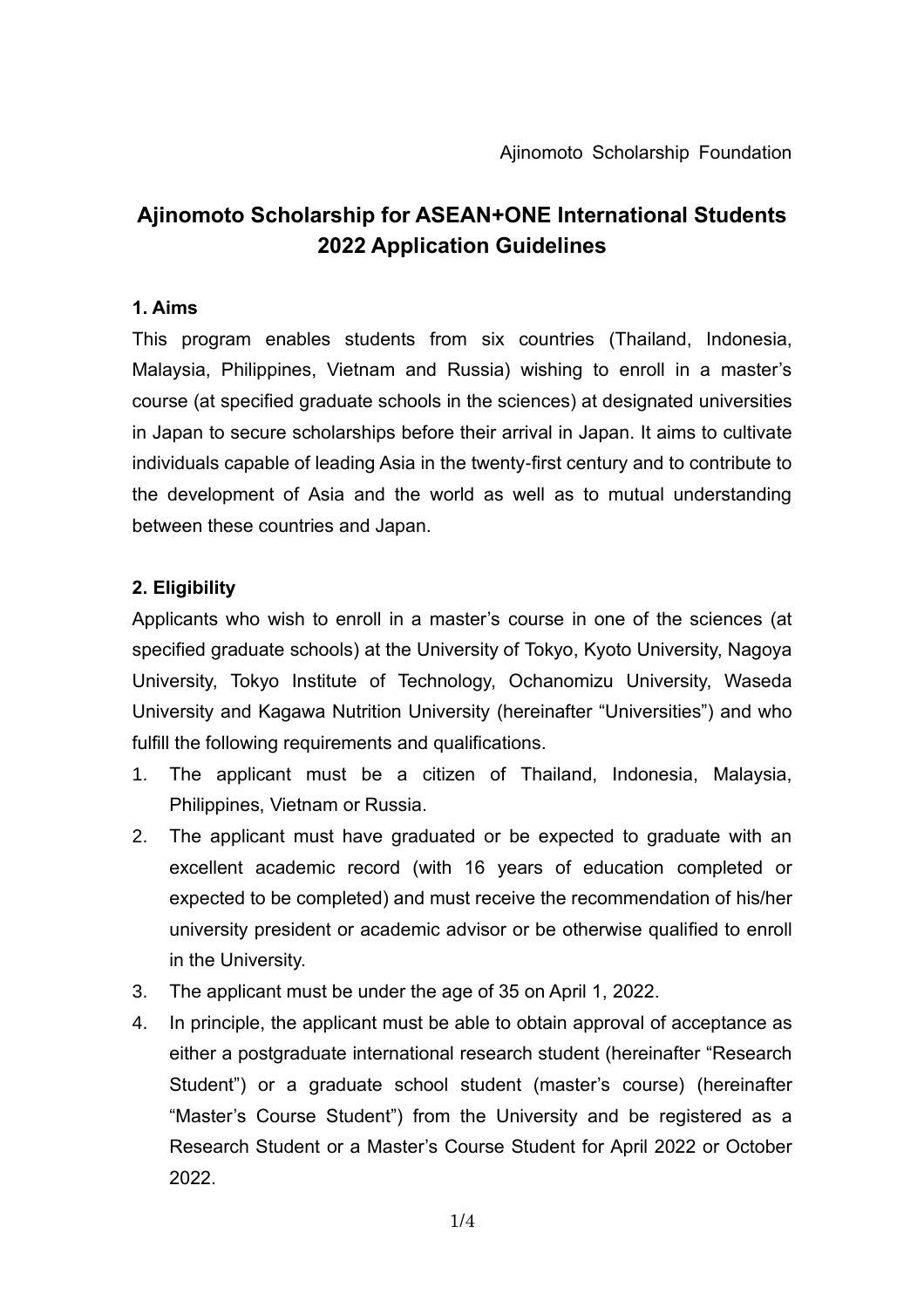- 5. The applicant must acquire adequate Japanese language proficiency that is required in order to research and study in a master's course, when enrolling as a Master's Course Student.
- 6. The applicant must file an application and attend selection procedures in the country eligible for this program.
- 7. The applicant must be in good physical and mental health and have a strong motivation for learning.
- 8. The applicant must not be receiving other scholarships.

## **3. Scholarship Amounts**

a) Research Student at graduate school: ¥150,000/month (for 1 year).

b) Master's Course Student at graduate school: ¥180,000/month (for 2 years).

c) Examination, admission and tuition fees: covered in full.

d) Airfare to Japan: provide a one-way air ticket from one of the 6 countries (Thailand, Indonesia, Malaysia, the Philippines, Vietnam or Russia) to Japan (economy class flight ticket, in principle).

### **4. Number of students to be accepted**

One student from each of the 6 countries (Thailand, Indonesia, Malaysia, Philippines, Vietnam and Russia).

### **5. Period of Scholarships**

Scholarships will be provided for max. 3 years: 1 year studying as a Research Student, and 2 years as a Master's Course Student. The scholarship will be suspended when the scholarship recipient (who enters as a Research Student) fails to pass the entrance exam for a master's course within a year after arriving in Japan.

For Waseda University, in principle, scholarships will be provided for 2 years studying as a Master's Course Student.

## **6. Application details of the Universities**

Refer to Appendix 1 for details.

## **7. Application Deadline**

Early March, 2021.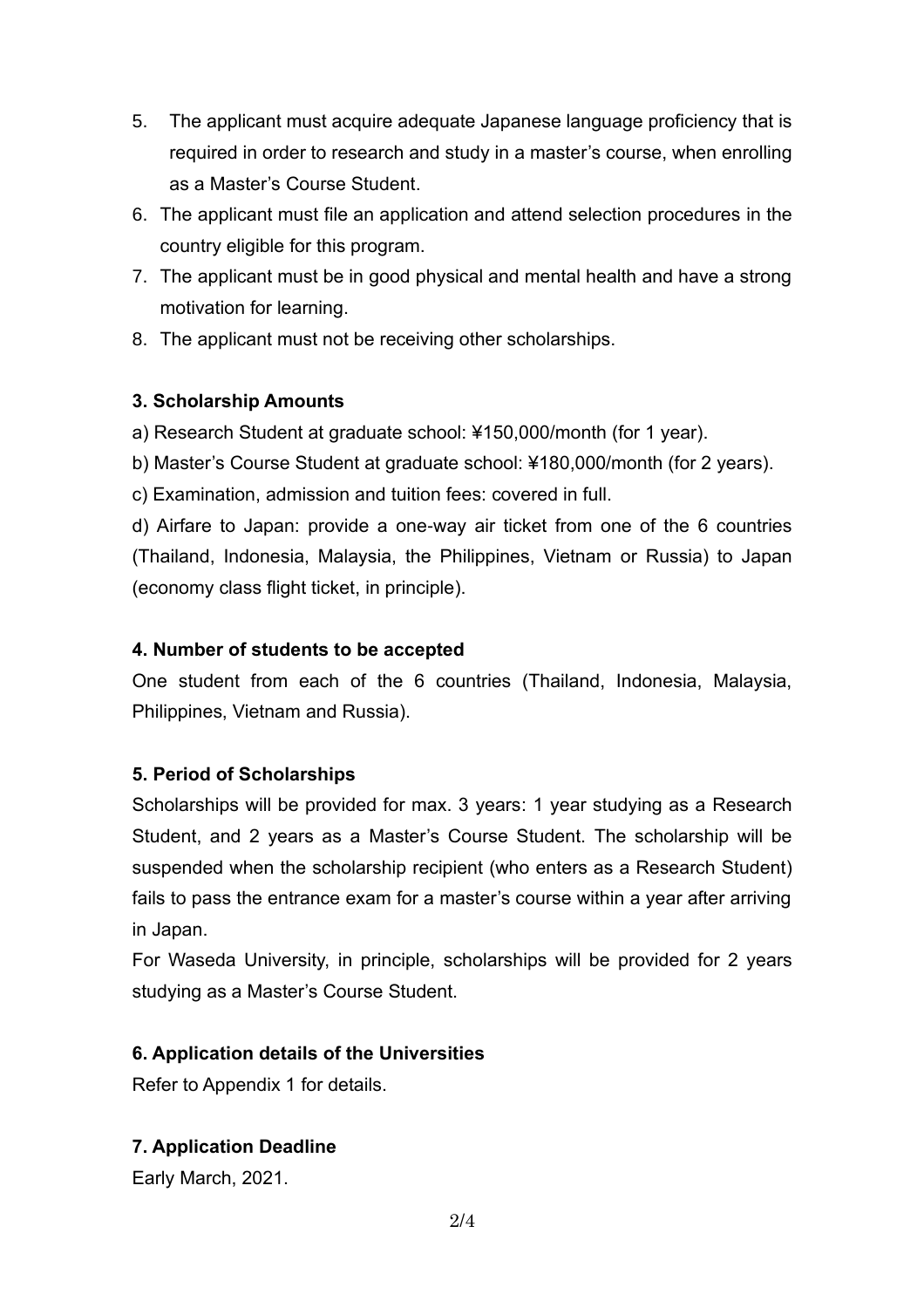### **8. Application Documents**

1. Application form and study program (specified form);

2. Transcript of scholastic record issued by the university or graduate school attended (or certified true copy transcript from the university, if the university does not issue copies of transcripts);

3. A letter of recommendation from academic advisor (specified form);

4. Photocopied documents proving Japanese proficiency of the applicant (such as results of JPLT, EJU and other tests provided by Japanese training institutions) when required by the University;

TOEFL and GRE scores when required by the graduate school which the applicant wishes to enroll.

5. The documents submitted shall not be returned under any circumstances.

### **9. Selection Process**

1. 1<sup>st</sup> screening

The screening will be based on the received documents, such as research activities and study plans, university transcript and the letter of recommendation.

2. 2<sup>nd</sup> screening

The screening for the successful applicants will be based on the following documents:

- a) Necessary documents required by the graduate school which the applicant wishes to enroll - TOEFL score, etc. (refer to Appendix 2);
- b) Certificate of graduation (or graduation letter) or student registration certificate.

Note: An interview will be held for the  $2<sup>nd</sup>$  selection (in English or in Japanese).

## **10. Suspension or Termination of Scholarship**

The scholarship will be suspended or terminated, if any one of the following conditions applies to the scholarship recipient. According to the circumstances, the scholarship amount already disbursed may be subject to repayment in full or in part:

a) False information found in the application form;